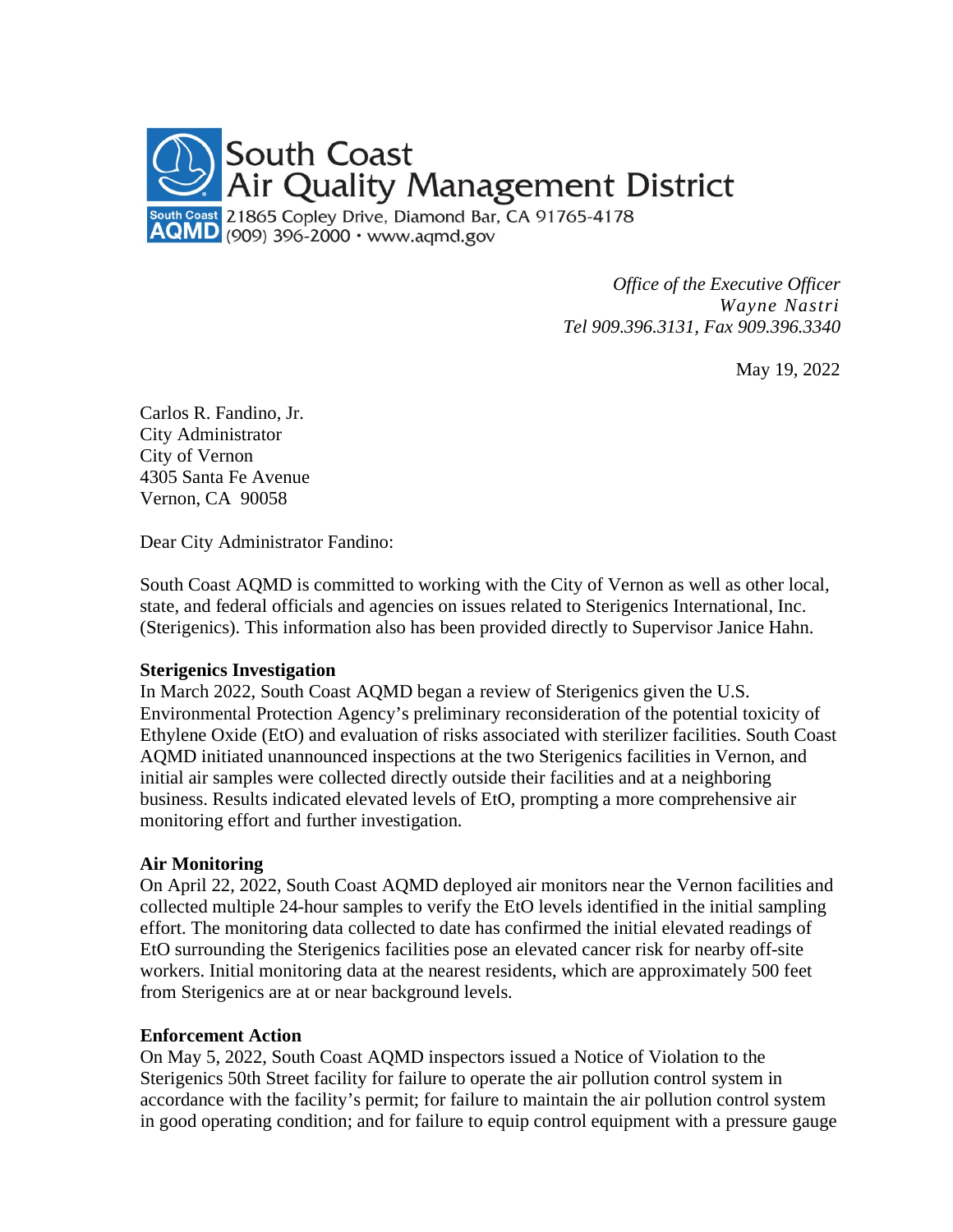and a pH meter, both of which were required in the permit. Inspectors also issued a Notice to Comply requiring the facility to conduct a source test for the air pollution control system. This is an ongoing investigation, and South Coast AQMD continues to take air samples and to evaluate all equipment to ensure that the facilities are following permit conditions and using proper emissions control equipment.

## **Public Complaints**

Over the past five years, South Coast AQMD has not received any public complaints alleging air quality issues at either of the Sterigenics facilities in Vernon. If any air quality complaints for these facilities are received, South Coast AQMD inspectors will respond promptly.

## **Proposition 65 Notice and Community Notification**

On May 6, 2022, South Coast AQMD issued a Proposition 65 Notification to the Los Angeles County Board of Supervisors, the Los Angeles County Health Officer, and the City of Vernon Director of Health of the discharge of EtO from Sterigenics that was likely to impact public health or safety. South Coast AQMD has also notified the California Division of Occupational Safety and Health of the potential EtO exposure to employees at these facilities.

Additionally, South Coast AQMD has reached out to federal, state, and local elected officials – including the City of Maywood – and other government agencies to provide information regarding Sterigenics. A Press Release was issued in [English](http://www.aqmd.gov/docs/default-source/news-archive/2022/sterigenics-may6-2022.pdf?sfvrsn=9) and [Spanish](http://www.aqmd.gov/docs/default-source/news-archive/2022/spanish/sterigenics-sp-may6-2022.pdf?sfvrsn=15) on May 6. Also, the South Coast AQMD has a dedicated [webpage](http://www.aqmd.gov/sterigenics) that has background information, enforcement information, and monitoring data with a link to [sign](http://www.aqmd.gov/sign-up) up for updates related to South Coast AQMD's ongoing investigation of Sterigenics.

A public meeting is not currently planned as the air monitoring data continues to show EtO levels in the residential portion of the community to be within background levels. If there is a change in the air monitoring data that indicates a potential impact on the neighboring residential areas, South Coast AQMD will immediately organize a community meeting.

# **AB 2588 Air Toxics Hot Spots Program**

The AB 2588 Air Toxics Hot Spots Program requires that facilities associated with health risks to residents or off-site workers above certain thresholds take action to reduce those risks. On May 6, 2022, South Coast AQMD notified the facility that it may be designated as a Potentially High-Risk Level Facility based on the elevated air monitoring results showing potentially high-risk levels for off-site workers. If designated, Sterigenics will be required to implement measures to reduce risks from the facility and provide detailed information on its toxic air emissions and potential health risks.

# **Next Steps**

South Coast AQMD is working with the operator of Sterigenics on immediate and near-term actions, including measures to reduce EtO emissions, identification and mitigation of